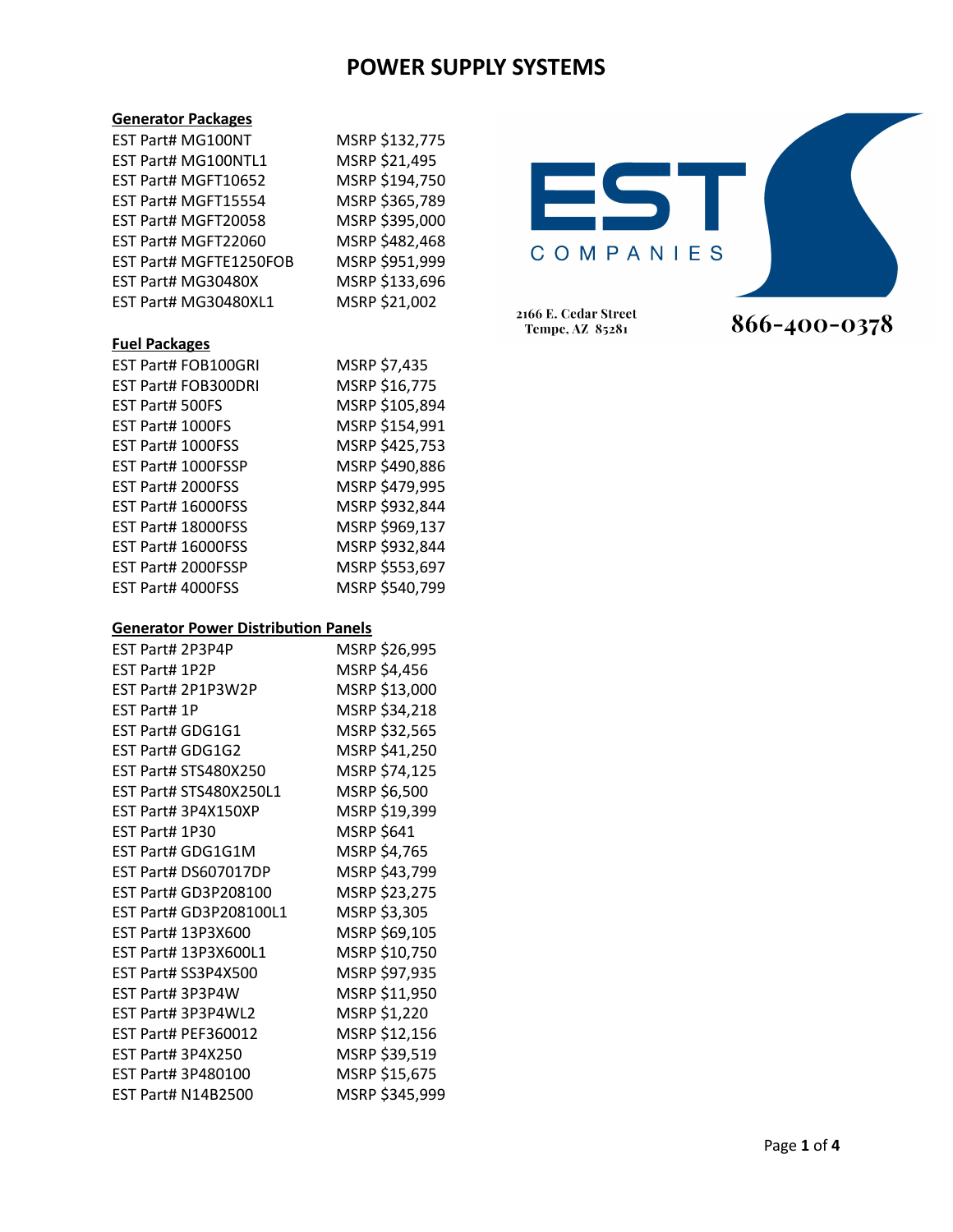| EST Part# 3P480600   | MSRP \$30,715       |
|----------------------|---------------------|
| EST Part# 3P480700   | MSRP \$54,499       |
| EST Part# GDG1G1MGW  | <b>MSRP \$9,685</b> |
| EST Part# DS607017OL | MSRP \$12,259       |

## **Battery Backup for Shelters**

|                          | <b>EST Part# UPSSPMFOB32</b> | MSRP \$11,197.32  |
|--------------------------|------------------------------|-------------------|
|                          | EST Part# UPSCMFOB12         | MSRP \$86,950.45  |
|                          | <b>EST Part# UPSBR38</b>     | MSRP \$12,995.95  |
| <b>EST Part# UPSBR27</b> |                              | MSRP \$10,897.50  |
|                          | EST Part# UPSCLFOB14         | MSRP \$132,995.50 |
|                          | <b>EST Part# UPSBR40</b>     | MSRP \$31,995.50  |
|                          | EST Part# UPSBR40100         | MSRP \$2,916.00   |
|                          | EST Part# UPSBR500           | MSRP \$875.00     |
|                          | <b>EST Part# UPSCLFOBL1</b>  | MSRP \$17,765     |
|                          | <b>EST Part# UPSFOBL1</b>    | MSRP \$20,495     |
|                          | EST Part# UPSFOBL2           | MSRP \$22,050     |
|                          |                              |                   |

## **Comms – Short Range**

| <b>EST Part# MRABCTN98</b>  | MSRP \$4,234.50 |
|-----------------------------|-----------------|
| EST Part# 7893BSTR          | MSRP \$21,795   |
| <b>EST Part# 7893BSTRL1</b> | MSRP \$2,051    |

## **Comms – Long Range**

| EST Part# MRARM97L              | MSRP \$36,785.23 |
|---------------------------------|------------------|
| EST Part# FCM2804X              | MSRP \$59,875    |
| EST Part# FCM2804XL2MSRP \$6,09 |                  |

### **Comms – Support Equipment**

| <b>EST Part# MFCM38054150</b> | MSRP \$189,795 |
|-------------------------------|----------------|
| EST Part# MFCM38054150L1      | MSRP \$24,395  |
| <b>EST Part# MAMGR646</b>     | MSRP \$25,399  |
| EST Part# MAMGR646L1          | MSRP \$3,295   |

## **LED Area Flood Lights**

| <b>EST Part# LARGEFLED</b> | MSRP \$999.99   |
|----------------------------|-----------------|
| <b>EST Part# MEDFLED</b>   | MSRP \$979.99   |
| <b>EST Part# SMLFLED</b>   | MSRP \$959.99   |
| EST Part# 200LEDSQ16       | MSRP \$1,575.00 |
| EST Part# D202.4LST        | MSRP \$2,185.86 |
| EST Part# 10LED70HB        | MSRP \$2,250.99 |
| <b>EST Part# 500LEDHC</b>  | MSRP \$3,760.56 |
| EST Part# 7200LED2448      | MSRP \$871.00   |
| EST Part# 514400LED        | MSRP \$1815.00  |
| <b>EST Part# 512200LED</b> | MSRP \$1425.00  |
| EST Part# RBL120VCUC       | MSRP \$2,450.00 |
| EST Part# 12250LEDF        | MSRP \$8,346.00 |
| EST Part# 2217LEDHC        | MSRP \$5,296.00 |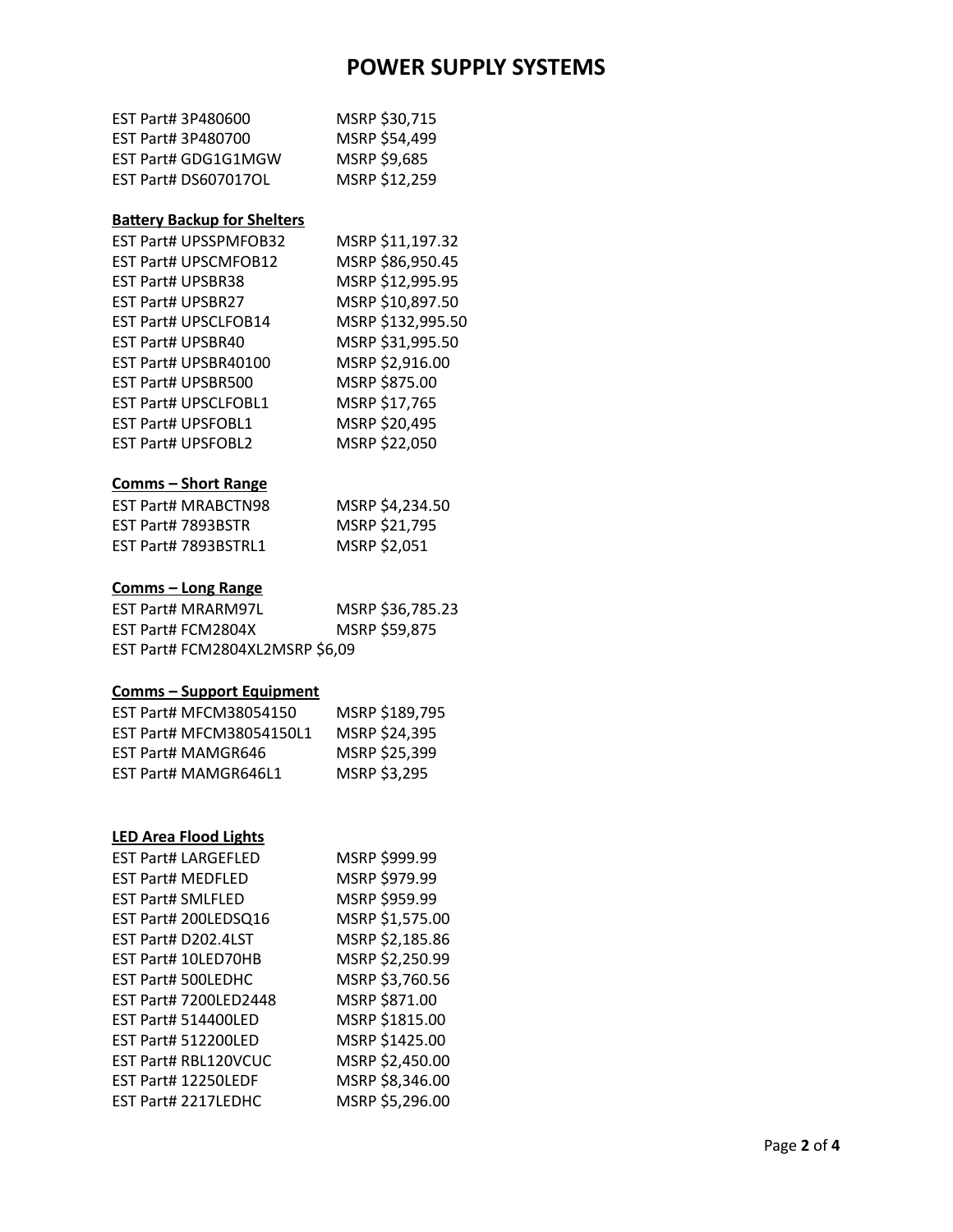| EST Part# OUT867612   | MSRP \$1,340   |
|-----------------------|----------------|
| EST Part# DS607017PL  | MSRP \$6,715   |
| EST Part# WP6387LED   | MSRP \$120,041 |
| EST Part# WP6387LEDL1 | MSRP \$12,180  |

## **LED Area Spot Lights**

| EST Part# 44LEDSL         | MSRP \$899.99    |
|---------------------------|------------------|
| EST Part# 36LEDSL         | MSRP \$859.99    |
| EST Part# 839LEDSL        | MSRP \$1,200.00  |
| <b>EST Part# 32LEDSL</b>  | MSRP \$839.99    |
| <b>EST Part# 2LPLEDSL</b> | MSRP \$24,198.19 |
| EST Part# 14LEDC1D1WM     | MSRP \$4,674.90  |

## **Mobile Cooling**

| <b>EST Part# MCU10SCSU</b>           | MSRP \$4,123.54   |
|--------------------------------------|-------------------|
| <b>EST Part# MCU18SCSU</b>           | MSRP \$10,999.95  |
| <b>EST Part# MCU22SCSU</b>           | MSRP \$24,372     |
| EST Part# MCU25SCSU                  | MSRP \$32,064.00  |
| <b>EST Part# MCU40CC2P</b>           | MSRP \$76,345.19  |
| EST Part# MCU40CC2PL2                | MSRP \$6,955      |
| EST Part# MCU52CC2P                  | MSRP \$103,995    |
| EST Part# MCU50CC2PHMSRP \$30,314.76 |                   |
| <b>EST Part# MCUF1R0ACC</b>          | MSRP \$50,999     |
| EST Part# MCU24KRU2                  | MSRP \$11,695     |
| EST Part# MCU24KRU2L1                | MSRP \$1,895      |
| EST Part# MCU3814CC                  | MSRP \$132,450    |
| <b>EST Part# L02C05234</b>           | MSRP \$40,166.99  |
| EST Part# KHE762109                  | MSRP \$205,115    |
| <b>EST Part# KHE762109L1</b>         | MSRP \$20,897     |
| <b>EST Part# MCU24SCSU</b>           | MSRP \$28,460     |
| EST Part# MCU24SCSUL1                | MSRP \$4,345      |
| EST Part# MCU3840CC2P                | MSRP \$119,932.45 |
| <b>EST Part# 2MC3DK3F</b>            | MSRP \$68,065.33  |
| <b>EST Part# 5MC5DK2F</b>            | MSRP \$20,631.56  |
| EST Part# MCU754742S                 | MSRP \$91,995     |
| EST Part# MCU120F3CC                 | MSRP \$74, 995    |
| EST Part# MCU3600PSX700              | MSRP \$60,420.43  |
| EST Part# MCU38P050                  | MSRP \$336,570    |
| EST Part# MCU38P050L1                | MSRP \$42,980     |
| <b>EST Part # MCUSFP5ZB</b>          | MSRP \$22,815.58  |
| <b>EST Part # MCUSCP5ZB</b>          | MSRP \$240,868.29 |
| <b>EST Part# MCUSDP5ZB</b>           | MSRP \$35,970.80  |
| <b>EST Part# MCUSZCP5ZB</b>          | MSRP \$38,015.00  |
| EST Part# MCUD185095                 | MSRP \$38,695     |
| EST Part# MCU806CC                   | MSRP \$484,995.95 |
| <b>EST Part# MCUVAVTTW</b>           | MSRP \$6,990.50   |
| EST Part# MCU10C413                  | MSRP \$195,515    |